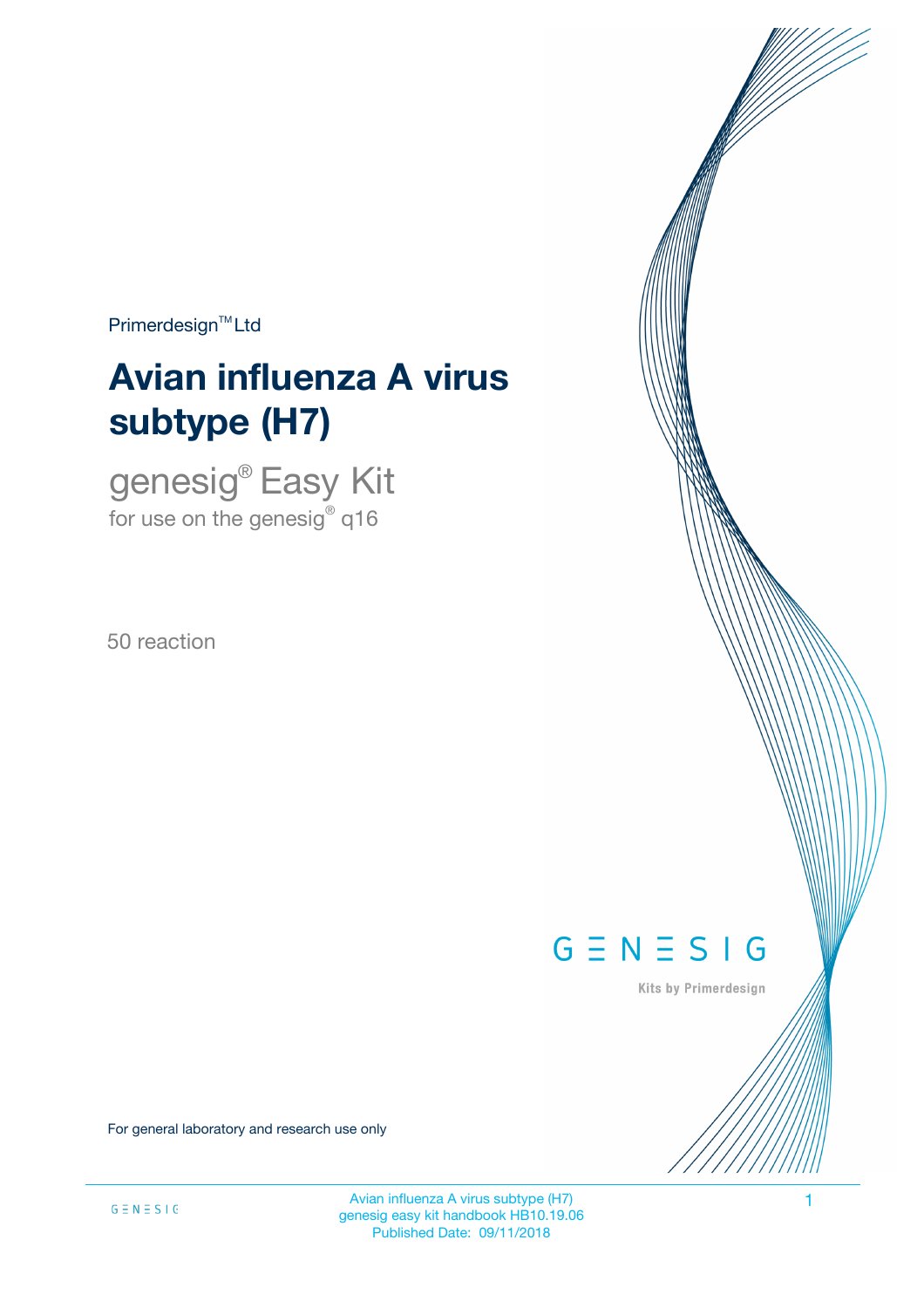## genesig® Easy: at a glance guide

#### **For each RNA test**

| Component                | <b>Volume</b>  | Lab-in-a-box pipette |  |
|--------------------------|----------------|----------------------|--|
| H7 primer/probe mix      | 5 <sub>µ</sub> |                      |  |
| Your RNA sample          | 5 <sub>µ</sub> |                      |  |
| oasig OneStep Master Mix | 10 µl          |                      |  |

#### **For each positive control**

| Component                 | Volume         | Lab-in-a-box pipette |  |
|---------------------------|----------------|----------------------|--|
| H7 primer/probe mix       | 5 <sub>µ</sub> |                      |  |
| Positive control template | 5 <sub>µ</sub> |                      |  |
| oasig OneStep Master Mix  | 10 µl          |                      |  |

#### **For each negative control**

| Component                | Volume         | Lab-in-a-box pipette |   |
|--------------------------|----------------|----------------------|---|
| H7 primer/probe mix      | 5 <sub>µ</sub> |                      |   |
| Water                    | 5 <sub>µ</sub> |                      | - |
| oasig OneStep Master Mix | 10 µl          |                      |   |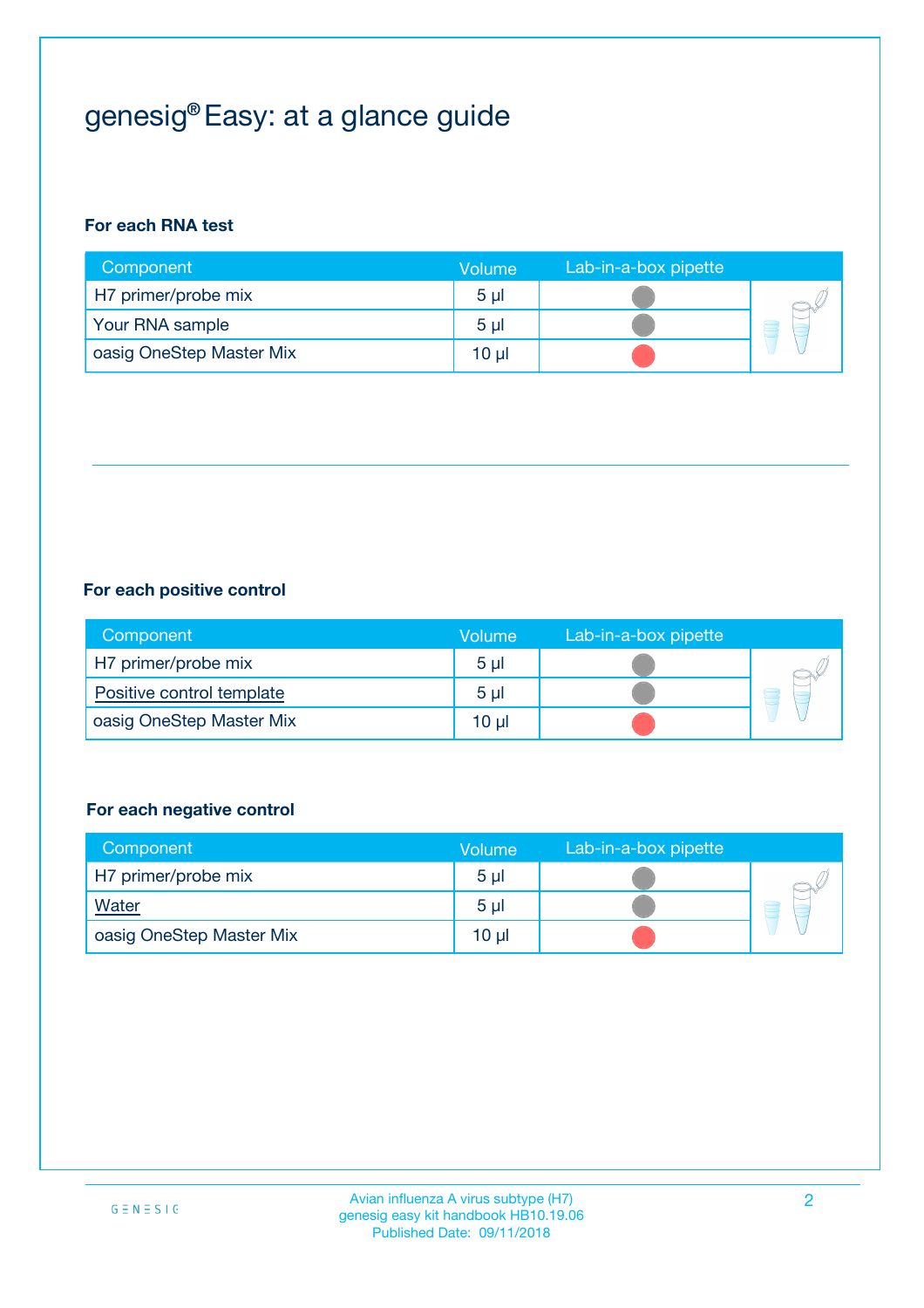### Kit Contents



### Reagents and equipment to be supplied by the user

#### **genesig® q16 instrument**

#### **genesig® Easy Extraction Kit**

This kit is designed to work well with all processes that yield high quality RNA and DNA but the genesig Easy extraction method is recommended for ease of use.

#### **genesig® Lab-In-A-Box**

The genesig Lab-In-A-Box contains all of the pipettes, tips and racks that you will need to use a genesig Easy kit. Alternatively if you already have these components and equipment these can be used instead.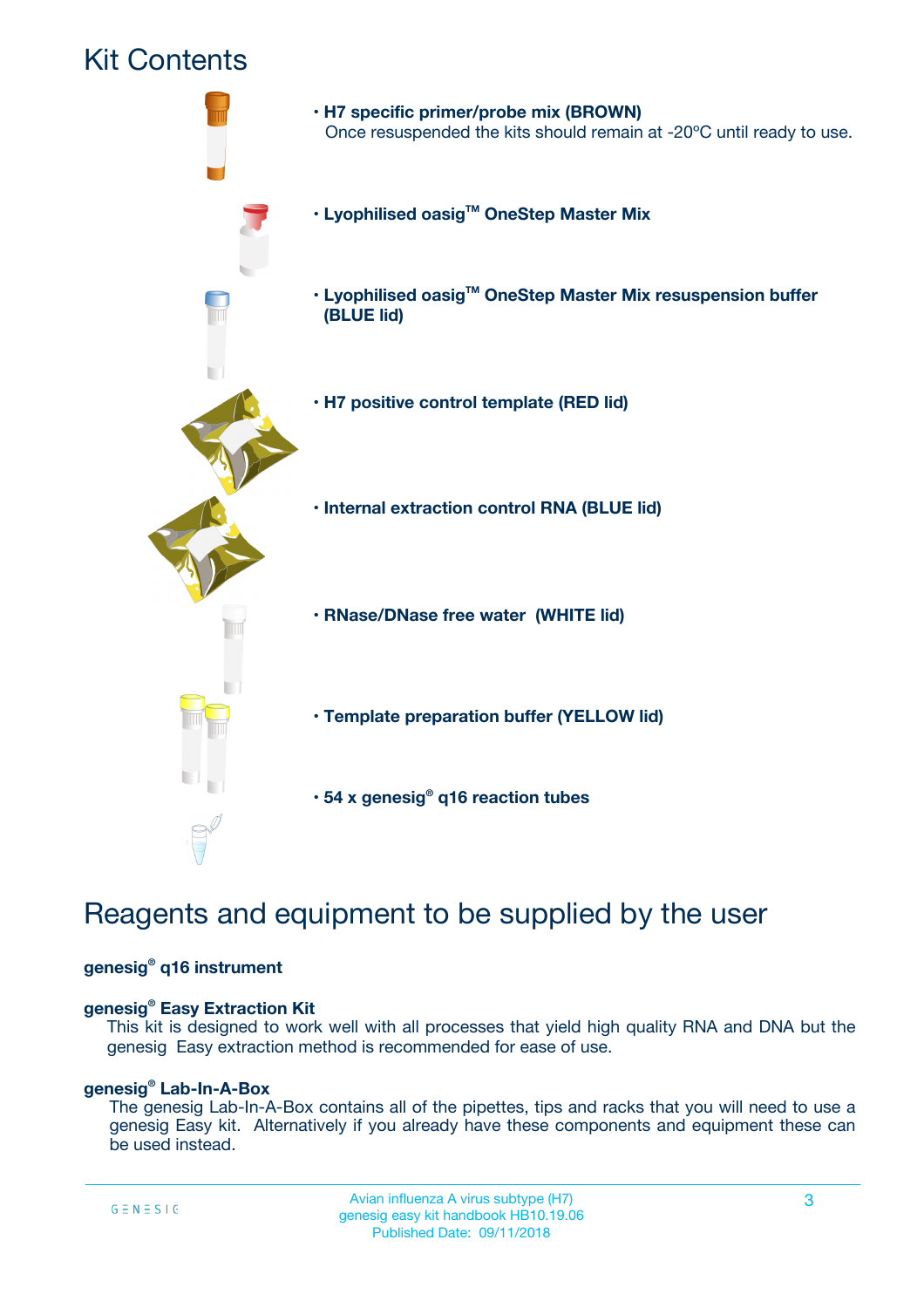## Step-by-step guide

### 1. Resuspend the test components



Use the blue pipette to transfer 500µ**l\*** of the oasig OneStep Master Mix resuspension buffer into the tube of lyophilised oasig OneStep Master Mix and mix well by gently swirling.

**\***Transfering 525µl of the oasig OneStep Master Mix resuspension buffer to your oasig OneStep Master Mix (instead of the 500µl recommended above) will enable you to take full advantage of the 50 reactions by accounting for volume losses during pipetting. In order to do so with the genesig Easy fixed volume pipettes use 1x blue, 2x red and 1x grey pipettes to make the total volume. Please be assured that this will not adversely affect the efficiency of the test.



Then use the blue pipette to transfer 500µl of water into the brown tube labelled H7 primers/probe. Cap and shake tube to mix. A thorough shake is essential to ensure that all components are resuspended. **Failure to mix well can produce poor kit performance.**

These components are now ready to use.

Store them in the freezer from hereon.

#### Top tip

- Ensure that the primer/probe mix is mixed thoroughly before each use by shaking.
- Once resuspended do not expose genesig Easy kit to temperatures above -20°C for longer than 30 minutes at a time.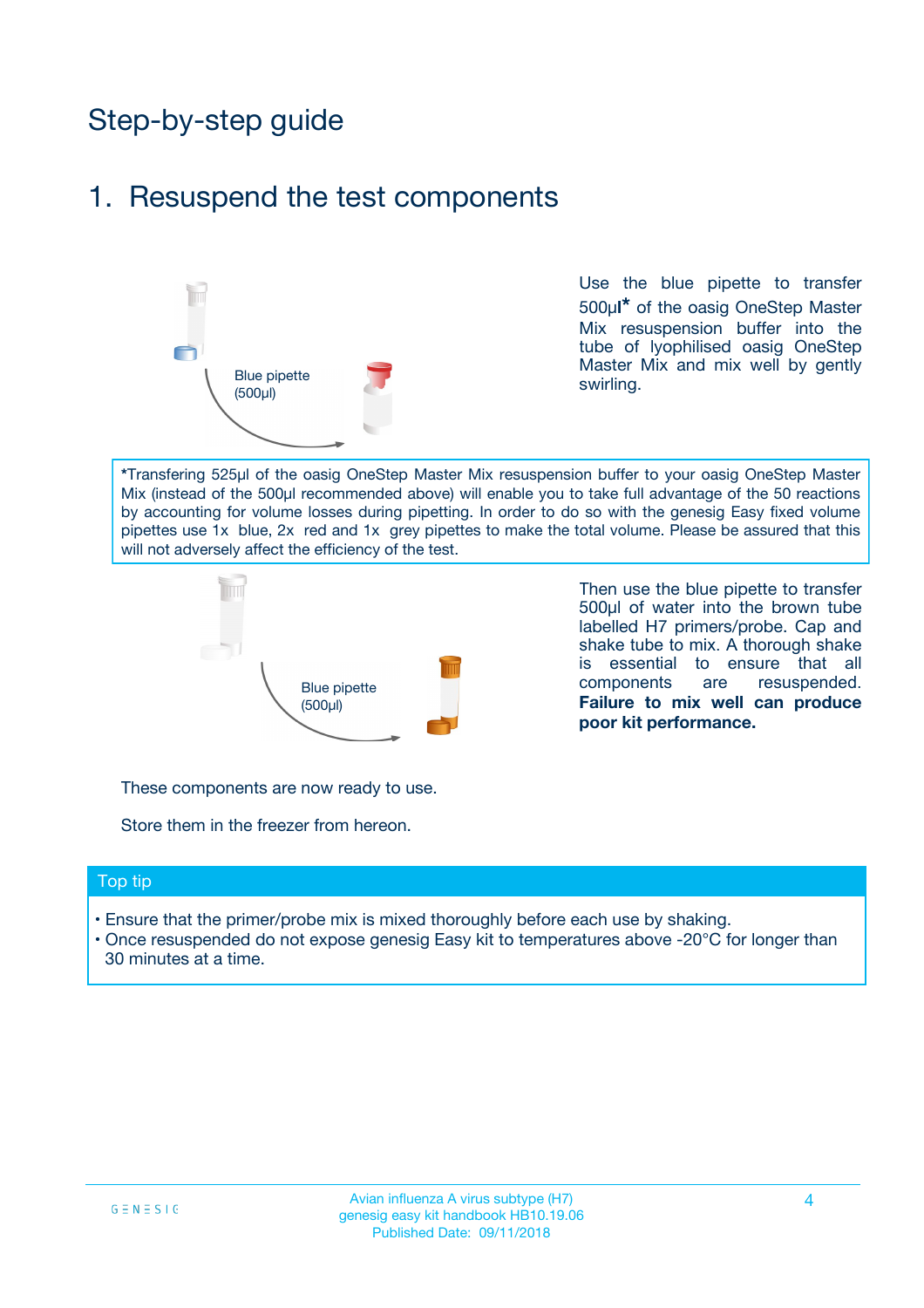## 2. Internal extraction control



Use the blue pipette to transfer 1000µl (2 x 500µl) of template preparation buffer into the Internal Extraction Control RNA tube. Cap and shake tube to mix.

Your kit contains Internal Extraction Control RNA. This is added to your biological sample at the beginning of the RNA extraction process. It is extracted along with the RNA from your target of interest. The q16 will detect the presence of this Internal Extraction Control RNA at the same time as your target. This is the ideal way to show that your RNA extraction process has been successful.

#### **If you are using an alternative extraction kit:**

Use the red pipette to transfer 10µl of Internal Extraction Control RNA to your sample **after** the lysis buffer has been added then follow the rest of the extraction protocol.

#### **If using samples that have already been extracted:**

Use the grey pipette to transfer 5µl of Internal Extraction Control RNA to your extracted sample.

### 3. Add primer/probe mix to all reaction tubes





For every reaction to be run, use the grey pipette to add 5µl of your H7 primers/probe mix to every tube.

#### Top tip

- Always pipette the primer/probe mix directly into the bottom of the tube.
- You can label the tube lids to aid your reaction setup but avoid labelling tube sides.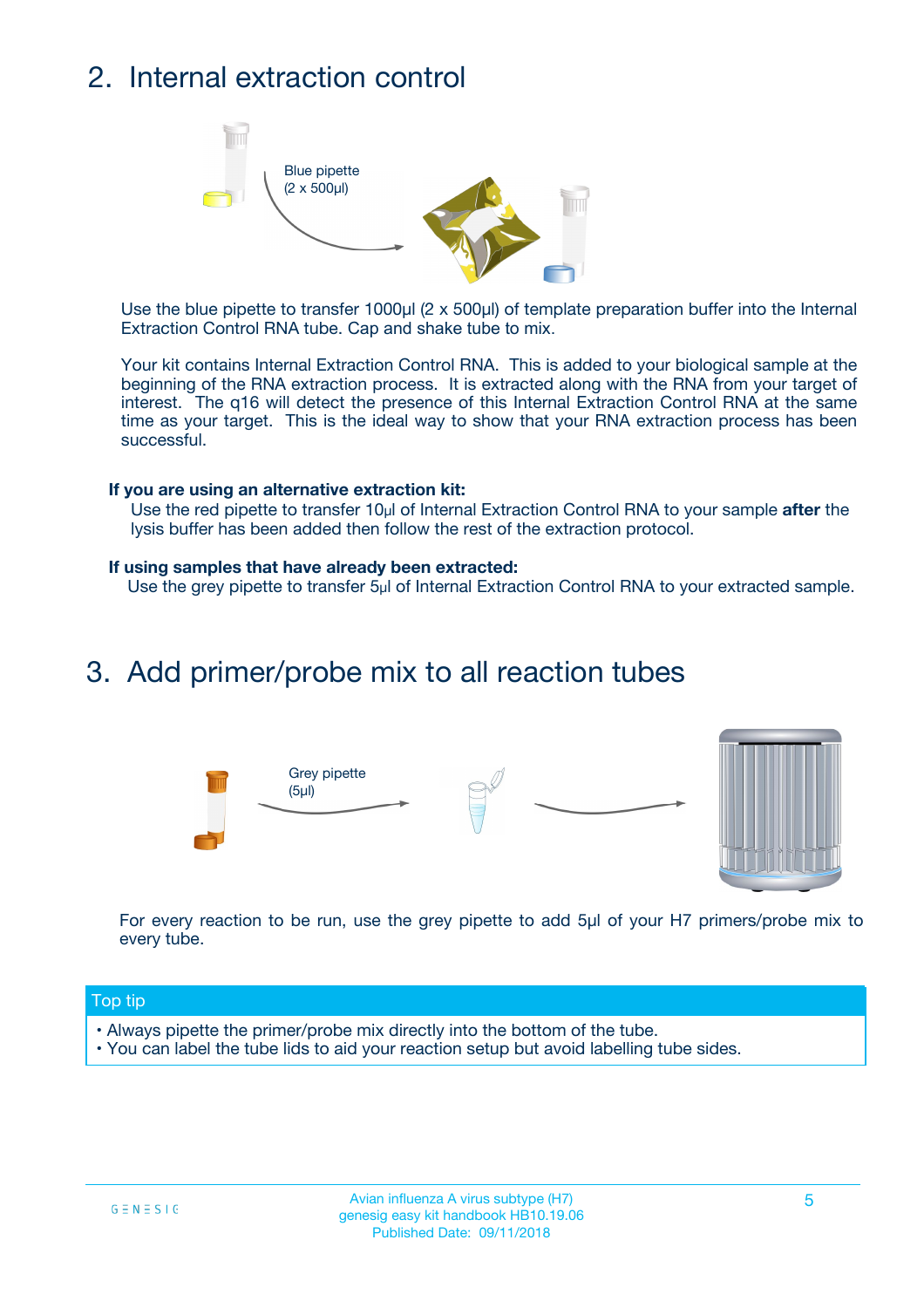## 4. Add Master Mix to all reaction tubes



For every reaction to be run, use the red pipette to add 10µl of the oasig OneStep Master Mix to the tubes containing primer/probe mix.

Move swiftly to begin your q16 run, as any delay after the oasig OneStep Master Mix has been added can effect the sensitivity of your test.

#### Top tip

**•** Always add the oasig OneStep Master Mix to the side of the tube to reduce the introduction of bubbles.

### 5. Negative control



For each test you will require a negative control. Instead of RNA water is used. This sample should typically prove negative thus proving that all of your positive samples really are positive.

To create a negative control reaction simply use the grey pipette to add 5µl of the water to the required reaction tubes. Close these tubes after adding the water.

Because some genesig kit targets are common in the environment you may occasionally see a "late" signal in the negative control. The q16 software will take this into account accordingly.

#### Top tip

**•** Always add the water to the side of the tube to reduce the introduction of bubbles.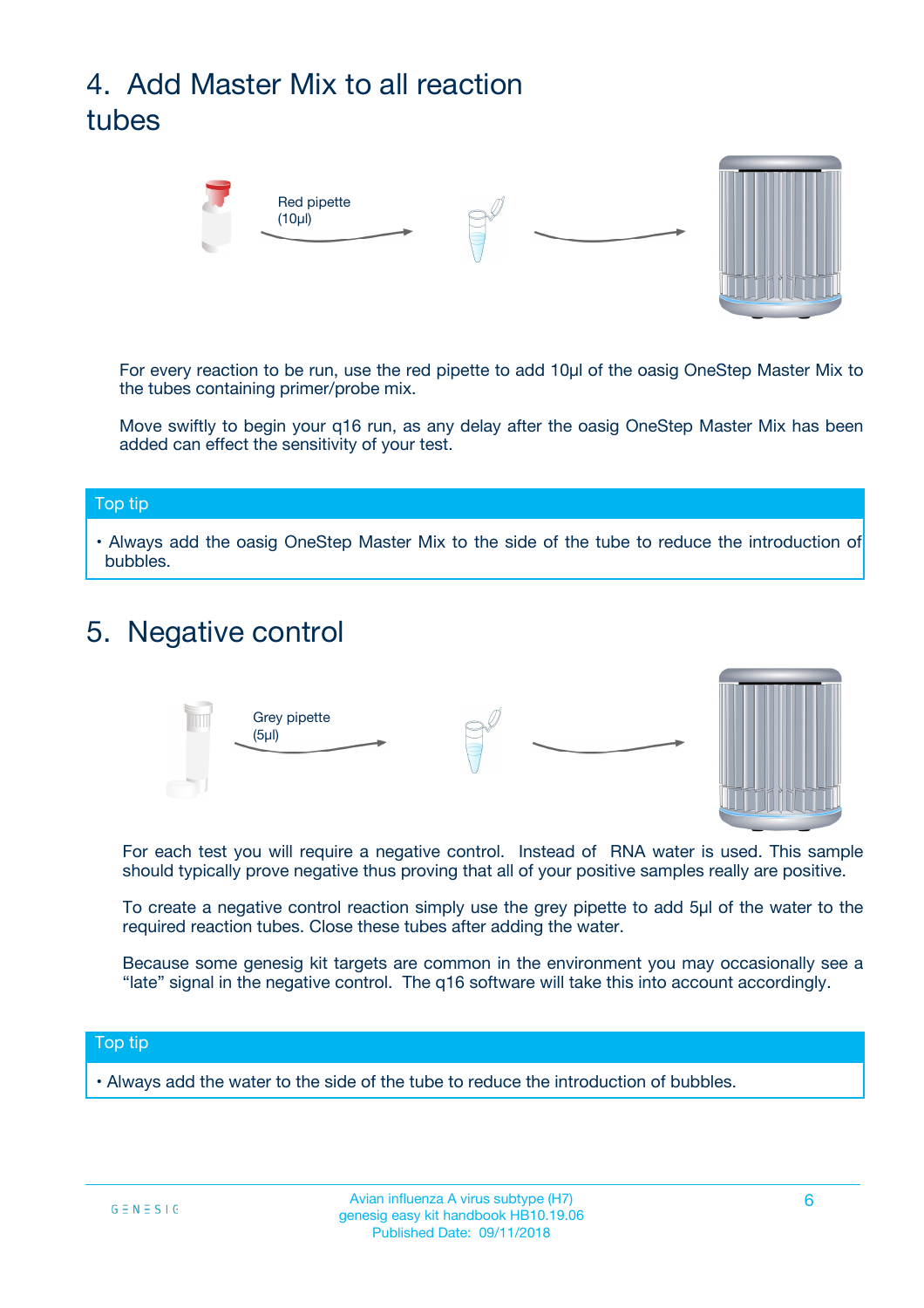### 6. Set up a test





For each sample you wish to analyse, use the grey pipette to add 5µl of your RNA sample to the required reaction tubes. Close these tubes after adding the sample. Always change pipette tips between samples.

#### Top tip

**•** Always add the RNA sample to the side of the tube to reduce the introduction of bubbles.

### 7. Positive control



Use the blue pipette to transfer 500µl of template preparation buffer into the positive control template tube. Cap and shake tube to mix.

Each time you run a test you will require a positive control. This is a small portion of RNA from your target of interest. It serves two purposes:

1. It will always test positive so it shows that everything is working as it should be.

2. The q16 software knows how much RNA is present in the positive control. So it can automatically compare your sample of interest with the positive control to calculate the amount of target RNA in your sample.

To create a positive control reaction simply use 5µl of the positive control instead of your RNA sample.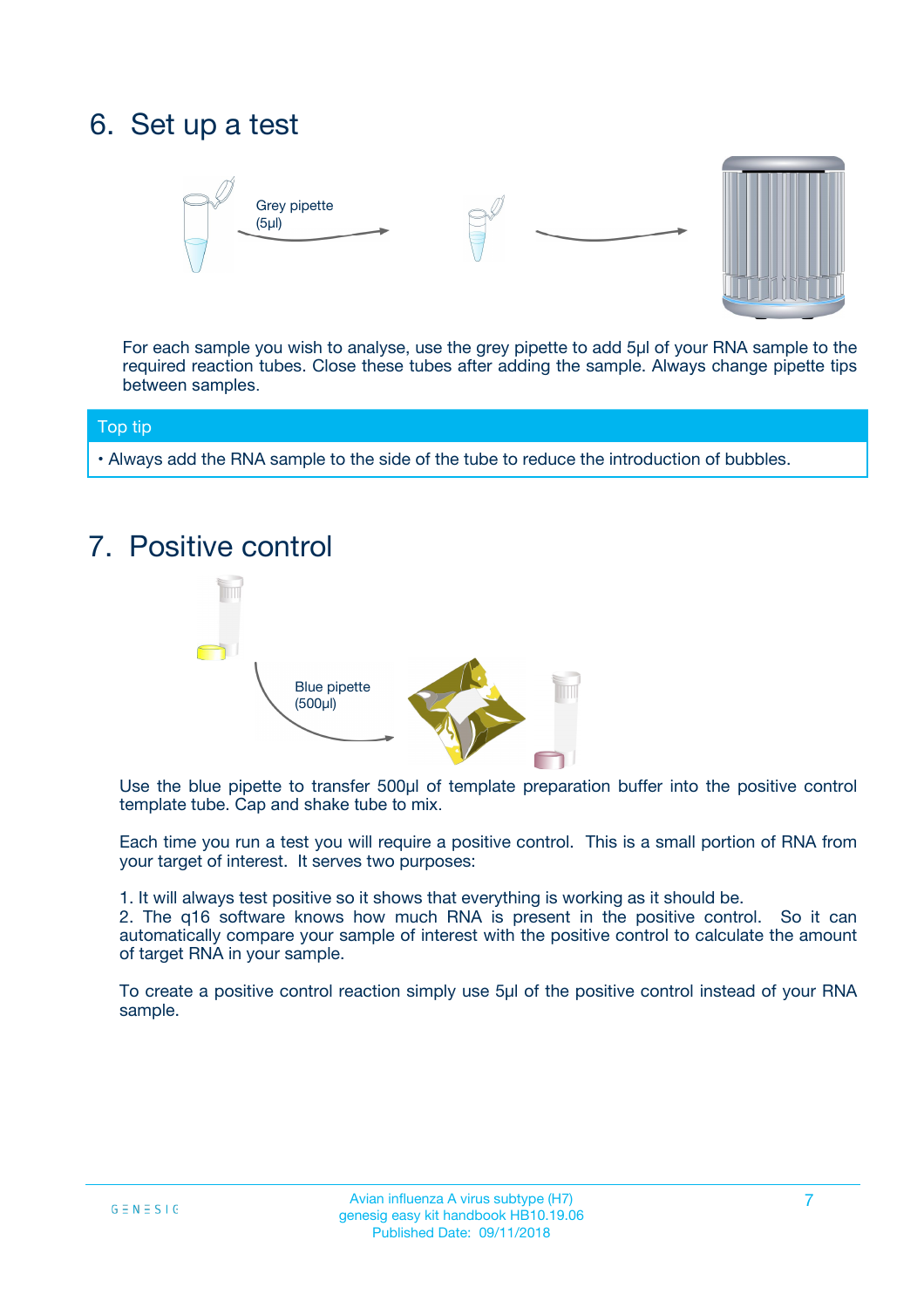



Take great care when setting up your positive control. The positive control template has the potential to give you a false positive signal in your other samples. Set positive controls up last after all other sample tubes are closed. Always change pipette tips between samples. You may even choose to set up positive controls in a separate room.

#### Top tip

**•** Always add the positive control template to the side of the tube to reduce the introduction of bubbles.

### 8. Running the test

Place the tubes into the correct positions in your q16 as defined by the software, this may include positioning of empty tubes to ensure that the q16 lid is balanced. The run can then be started.

|                                                | Unsaved (New Experiment 2<br><b>Open Experiments:</b><br>$\overline{\phantom{a}}$ | <b>E</b> Open<br>Save<br>$\Box$ New | Save As          | <b>C</b> Close<br>Configuration | $G \equiv N \equiv S \mid G$ |
|------------------------------------------------|-----------------------------------------------------------------------------------|-------------------------------------|------------------|---------------------------------|------------------------------|
| <b>Stages:</b>                                 | Setup<br><b>Results</b>                                                           |                                     |                  |                                 |                              |
| <b>Notes</b>                                   |                                                                                   | <b>Samples</b>                      |                  | <b>Tests</b>                    |                              |
|                                                | <b>Name and Details</b>                                                           | Color<br>Name                       | Note             | Color<br>Name                   | Note                         |
|                                                | New Experiment 2017-10-26 11:06                                                   | Sample 1                            | 4                | Test 1                          | 4                            |
|                                                | Kit type: genesig® Easy Target Detection kit                                      | Sample 2                            |                  |                                 |                              |
|                                                | Instrument Id.:                                                                   | Sample 3                            | $\equiv$         |                                 | $\equiv$                     |
|                                                | <b>Run Completion Time:</b>                                                       | Sample 4                            |                  |                                 |                              |
| <b>Notes</b>                                   | $\blacktriangle$                                                                  | Sample 5                            | ♦                |                                 | 傦                            |
|                                                |                                                                                   |                                     |                  |                                 |                              |
|                                                | $\overline{\mathbf{v}}$                                                           |                                     | ÷                |                                 |                              |
| <b>Well Contents</b>                           |                                                                                   |                                     |                  | Run                             | ⊕                            |
|                                                | Test                                                                              | Sample                              |                  | <b>Run Status</b>               |                              |
|                                                | Test 1                                                                            | Negative Control                    | $\blacktriangle$ |                                 |                              |
| Pos.<br>$\blacktriangleleft$<br>$\overline{2}$ | Test 1                                                                            | Positive Control                    |                  |                                 |                              |
| 3                                              | Test 1                                                                            | Sample 1                            |                  |                                 |                              |
|                                                | Test 1                                                                            | Sample 2                            |                  | Show full log                   |                              |
| $\overline{4}$<br>5                            | Test 1                                                                            | Sample 3                            |                  | <b>Run Control</b>              |                              |
|                                                | Test 1                                                                            | Sample 4                            |                  |                                 |                              |
| 6<br>$\overline{7}$                            | Test 1                                                                            | Sample 5                            |                  |                                 |                              |

#### Top tip

- Before loading tubes into the q16, check for bubbles! Flick the bottom of the tubes to remove any bubbles that may have formed during the test setup.
- Apply centrifugal force with a sharp wrist action to ensure all solution is at the bottom of the reaction tube.
- When repeating a test you can use a previous file as a template by clicking 'open' then selecting File name > Files of Type > Experiment file as template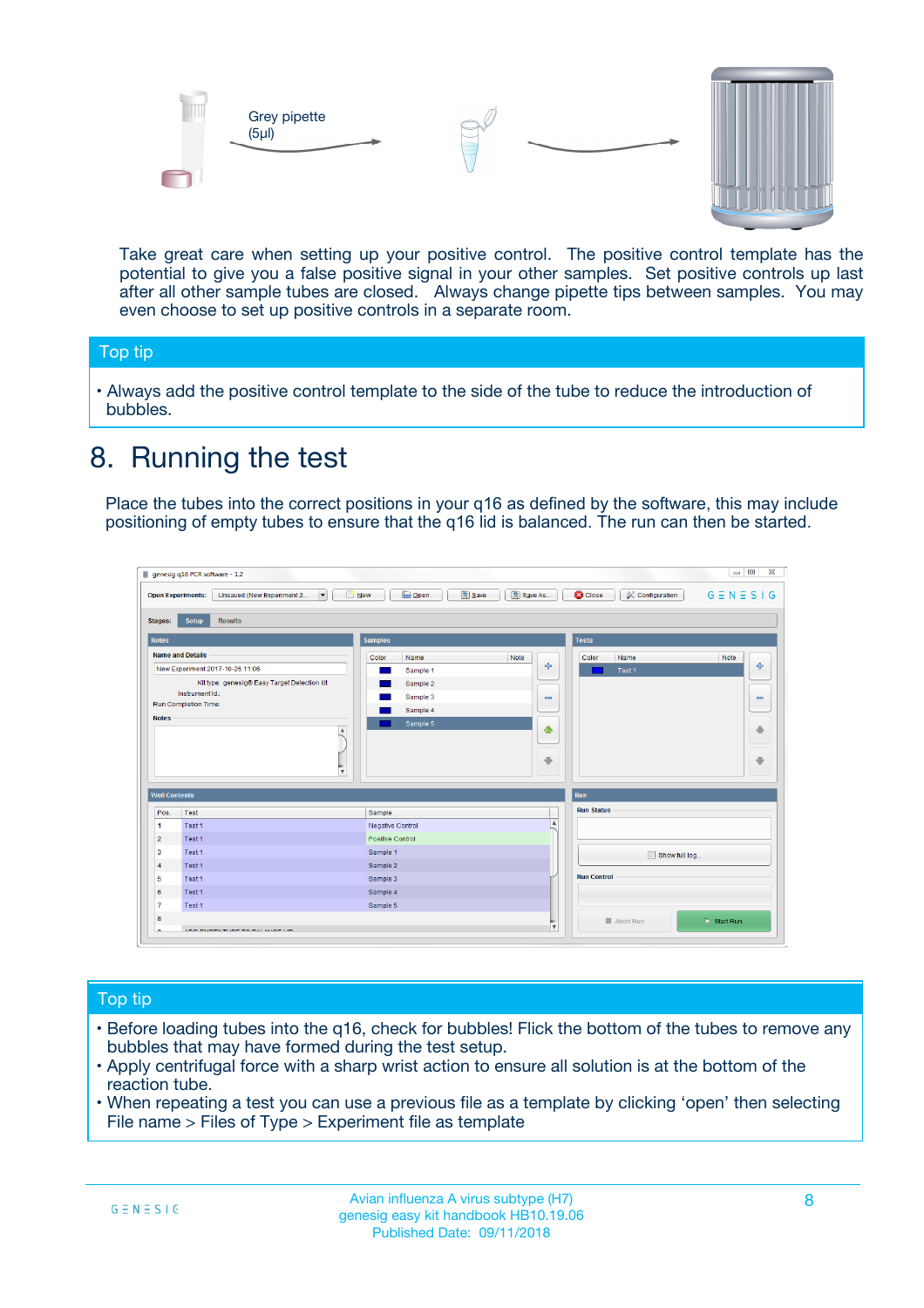### What do my results mean?

Analysis of your data is carried out automatically by the genesig q16. The following information is designed to help you fully understand a result or to troubleshoot:

### "Positive"

#### **Explanation**

Your sample has produced a positive result. Your target of interest is present and you can use the reported quantity.

### "Negative"

#### **Explanation**

Your sample has produced a negative result. The target is not present in your sample.

### "Test contaminated"

#### **Explanation**

The Negative Control should be completely free of any DNA/RNA. If you see this error message it means that at some point during the setup, the Negative Control has been contaminated with DNA/RNA and has given a positive signal. This contamination has invalidated the test. The Positive Control and your test samples are both possible sources of contaminating DNA/RNA. The genesig q16 reaction tubes from previous runs will also contain very high amounts of DNA so it is important that these are carefully disposed of after the run is completed and NEVER OPENED. It may be the case that your kits have become contaminated which will lead to the same problem occurring repeatedly.

#### **Solutions**

1. Clean your working area using a commercial DNA remover solution to ensure the area is DNA free at the start of your run and re-run the test.

2. If the problem persists then the kit has become contaminated and it will have to be discarded and replaced with a new kit. When you open the new kit, run a simple test to show that changing the kit has solved the problem. Prepare a test which includes only the Positive Control, the Negative Control and one 'mock sample'. For the 'mock sample' add water instead of any sample RNA. The result for the Negative Control and the mock sample should be negative indicating that contamination is no longer present.

#### **Preventive action**

An ideal lab set-up has a 'Clean area' where the test reagents are prepared and a 'sample area' where DNA/RNA samples and the Positive Control template are handled. The best workflow involves setting up all the test components (excluding the positive control template) in the clean area and then moving the tests to the sample area for sample and Positive Control addition. If this method is followed then the kit components are always kept away from possible sources of contamination. For extra security the Negative Control can be completely prepared and sealed in the clean area. All work areas should be decontaminated regularly with DNA remover.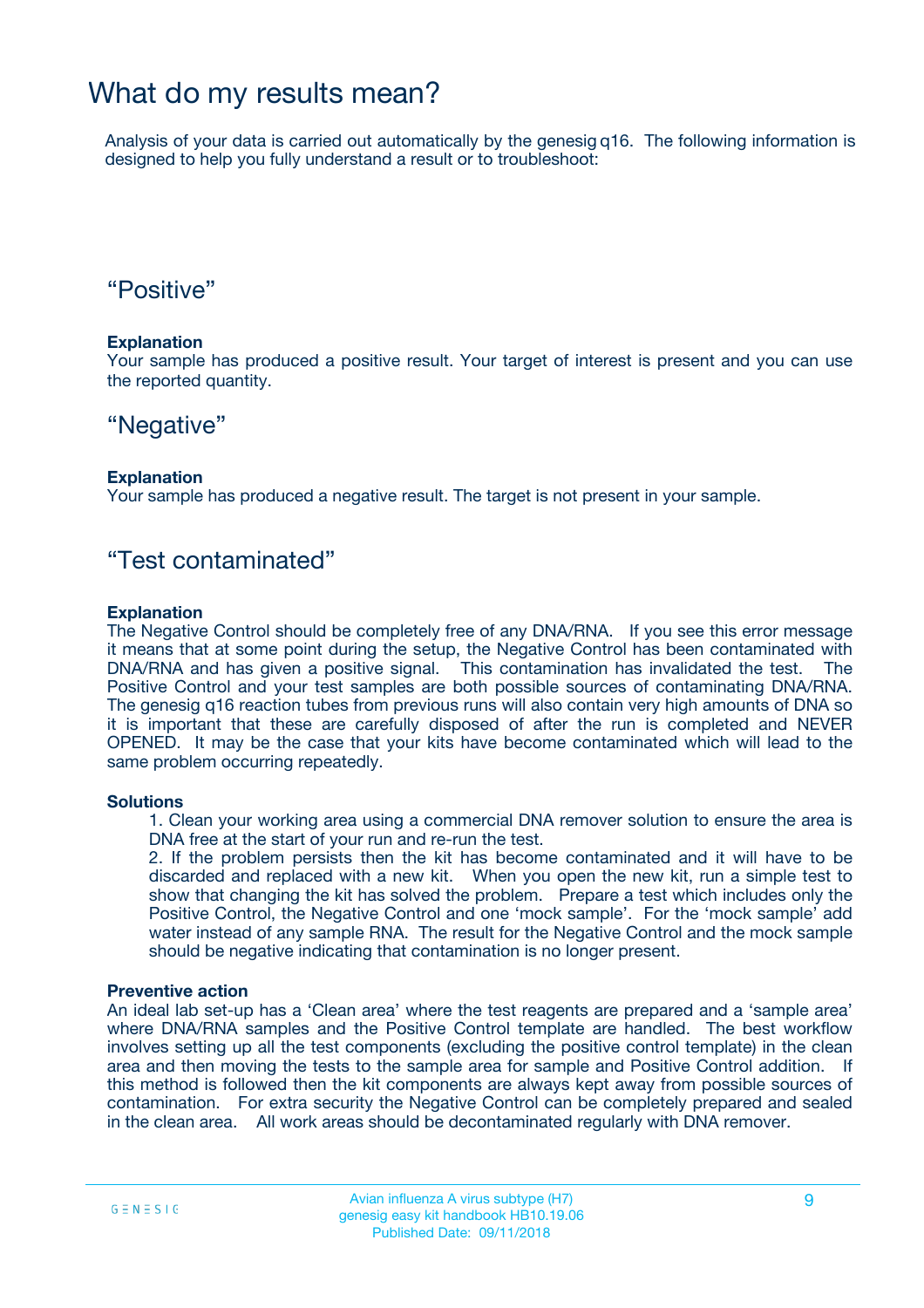### "Sample preparation failed"

#### **Explanation**

The test has failed because the quality of the sample was not high enough. The Internal Extraction Control component identifies whether the sample has been prepared correctly and is of suitable quality. This error message means that this quality control test has failed and the sample quality is not high enough for analysis.

#### **Solutions**

1. Check the sample preparation protocol for any user errors then repeat.

2. Poor quality samples can result from overloading the sample preparation protocol with too much starting material. Try reducing the amount of starting material then repeat.

3. Failing to add the Internal Extraction Control RNA to your sample during the sample preparation protocol can also lead to a reported result of "sample preparation failed". Ensure that this step has not been overlooked or forgotten. If your samples are derived from an archive store or from a process separate from your genesig Easy extraction kit; you must add 5µl of Internal Extraction Control RNA into each 0.5ml of your sample to make it suitable for use on the q16.

### "Positive result, poor quality sample"

#### **Explanation**

The test is positive so if you are only interested in obtaining a 'present or absent' answer for your sample then your result is reliable. However, the test contains an Internal Extraction Control component that identifies if the sample is of high quality. This quality control test has failed and the sample is not therefore of high enough quality to accurately calculate the exact copy number of RNA present. If you require quantitative information for your sample then proceed with the solutions below.

#### **Solutions**

1. For appropriate solutions, read the "Sample preparation failed" section of this handbook.

### "Test failed"

#### **Explanation**

The test has failed because the Positive Control has not worked. The Positive Control is present to show that all aspects of the test are working correctly together. When this control test fails, the test as a whole is invalidated. This finding indicates that a problem has occurred in the reaction set-up part of the experiment and has nothing to do with sample preparation.

#### **Solutions**

1. Check the entire workflow and test set-up to look for any user errors, then repeat the test e.g. have the right colour pipettes and solutions been used with the correct tubes?

2. Ensure the positive and negative controls are inserted into the correct wells of your q16.

3. A component of the test may have 'gone off' due to handing errors, incorrect storage or exceeding the shelf life. When you open a new kit, run a simple test to show that changing the kit has solved the problem. Prepare a test which includes only the Positive Control, the Negative Control and one 'mock sample'. For the 'mock sample' add internal control template instead of any sample RNA. If the Positive Control works, the mock sample will now be called as a negative result.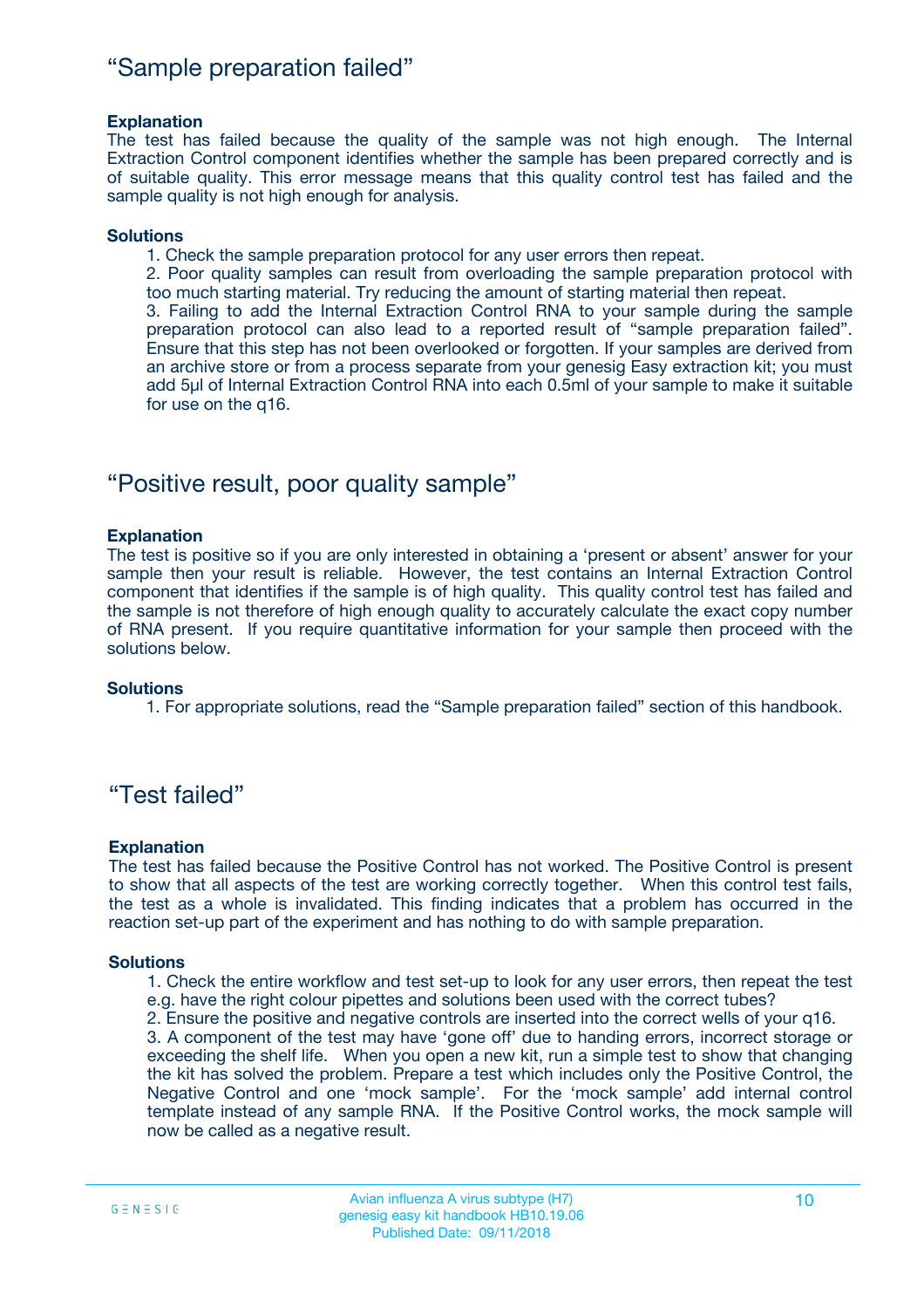### "Test failed and is contaminated"

#### **Explanation**

The Positive Control is indicating test failure, and the Negative Control is indicating test contamination. Please read the "Test Failed" and "Test contamination" sections of this technical support handbook for a further explanation.

#### **Solution**

1. For appropriate solutions, read both the "Test failed" and "Test contaminated" sections of this handbook.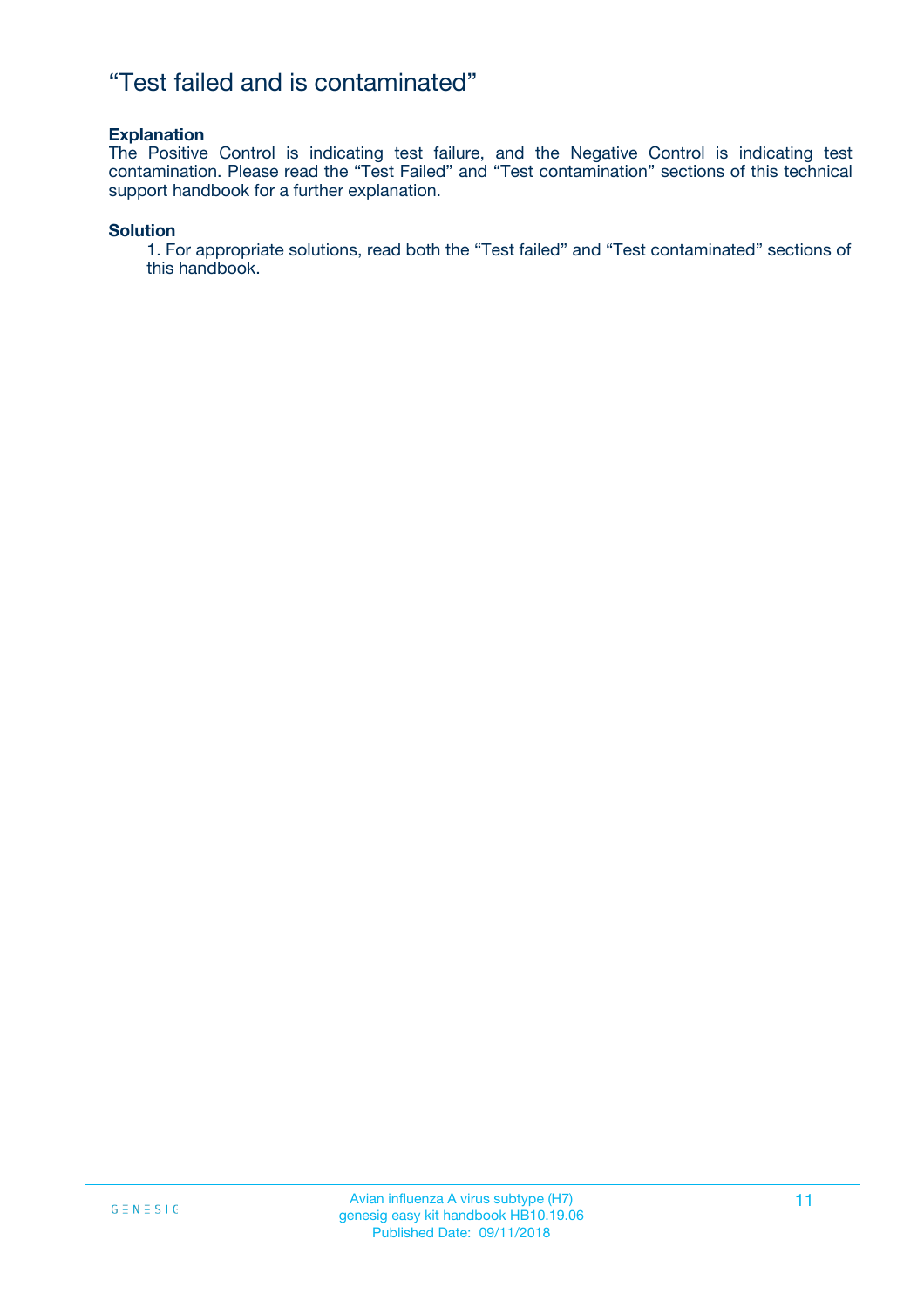## Avian influenza A virus subtype (H7)

Influenza, commonly known as the flu, is an infectious disease of birds and mammals caused by an RNA virus of the family Orthomyxoviridae (the influenza viruses). In people, common symptoms of influenza are fever, sore throat, muscle pains, severe headache, coughing, and weakness and fatigue. In more serious cases, influenza causes pneumonia, which can be fatal, particularly in young children and the elderly. Although the common cold is sometimes confused with influenza, it is a much less severe disease and caused by a different virus. Similarly, gastroenteritis is sometimes called "stomach flu" or "24-hour flu", but is unrelated to influenza.

Typically, influenza is transmitted from infected mammals through the air by coughs or sneezes creating aerosols containing the virus, and from infected birds through their droppings.

Influenza can also be transmitted by saliva, nasal secretions, feces and blood. Infections either occur through direct contact with these bodily fluids, or by contact with contaminated surfaces. Flu viruses can remain infectious for over 30 days at 0°C (32°F) and about one week at human body temperature, although they are rapidly inactivated by disinfectants and detergents.

Flu spreads around the world in seasonal epidemics, killing millions of people in pandemic years and hundreds of thousands in non-pandemic years. Three influenza pandemics occurred in the 20th century—each following a major genetic change in the virus—and killed tens of millions of people. Often, these pandemics result from the spread of a flu virus between animal species.

Influenza virus A includes only one species: Influenza A virus which causes influenza in birds and some mammals. Strains of all subtypes of influenza A virus have been isolated from wild birds, although disease is uncommon. Some isolates of influenza A virus cause severe disease both in domestic poultry and, rarely, in humans. Occasionally viruses are transmitted from wild aquatic birds to domestic poultry and this may cause an outbreak or give rise to human influenza pandemics.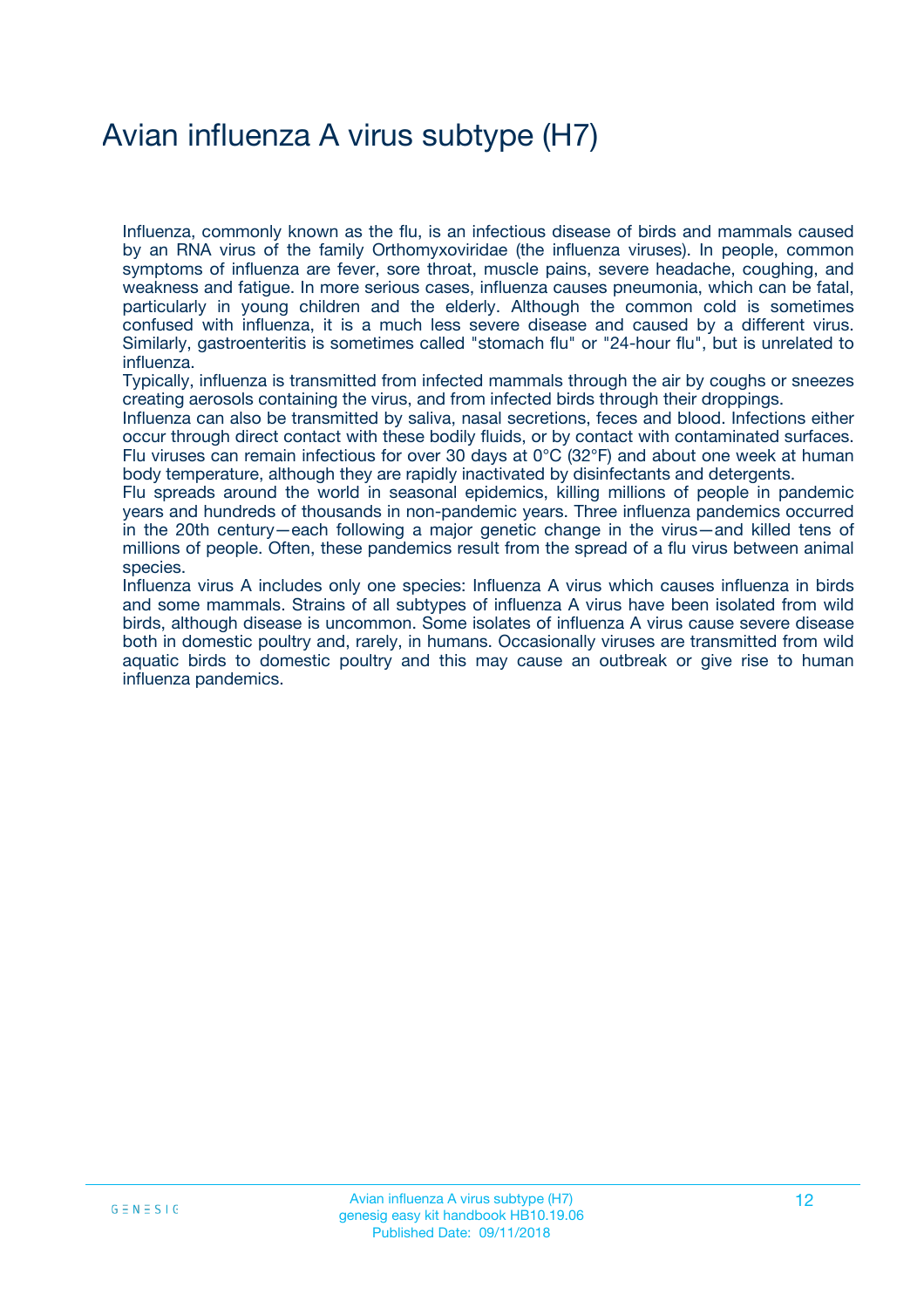### **Specificity**

The Primerdesign genesig Kit for Avian influenza A virus subtype (H7) (H7) genomes is designed for the in vitro quantification of H7 genomes. The kit is designed to have a broad detection profile. Specifically, the primers represent 100% homology with over 95% of the NCBI database reference sequences available at the time of design.

The dynamics of genetic variation means that new sequence information may become available after the initial design. Primerdesign periodically reviews the detection profiles of our kits and when required releases new versions.

The primers have very high homology with all reference sequences submitted since 2000 and therefore have the very broadest detection profile. These primers will also detect most historical sequences for this subtype. However, due to the inherent instability of RNA viral genomes, it is not possible guarantee quantification of all clinical isolates.

If you require further information, or have a specific question about the detection profile of this kit then please send an e.mail to enquiry@primerdesign.co.uk and our bioinformatics team will answer your question.